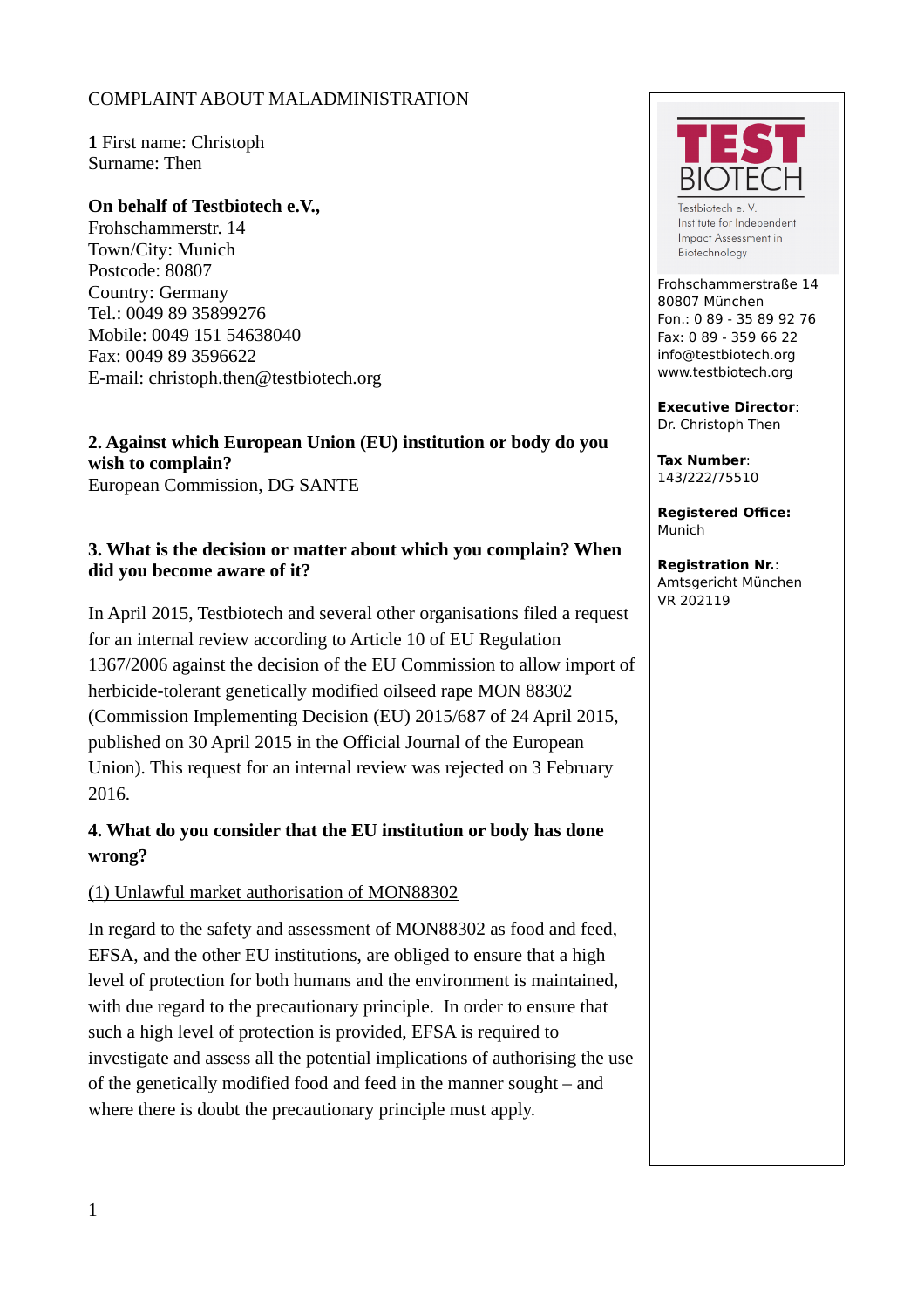Instead of fulfilling the legal requirements imposed by the EU legislation, EFSA has adopted a "don't look – don't find" approach – stating that there is nothing to suggest that MON88302 is unsafe rather than requiring Monsanto, in accordance with, in particular, GM Regulation to prove that this is the case. EFSA's approach, adopted and endorsed by the EU Commission, was to overlook the fact that crucial scientific data and publications were not taken into account. Other crucial data had and still have not been obtained, and Monsanto should have been required to carry out further investigation and make available the necessary data. Consequently, EFSA's opinion should have been rejected and the import of MON88302 should not have been authorised by the EU Commission.

EFSA also failed to recommend, and the Commission failed to impose, sufficient monitoring requirements.

Accordingly, the Decision of the EU Commission is unlawful because it is based on a flawed and unlawful assessment of the risks posed by MON88302.

#### (2) Violation of Regulation 1367/2006

The response of the Commission of 3 February 2016 is substantially flawed. In the context of this complaint, the following points are most relevant:

- the response was not received until well beyond the legally defined time limit. This is a violation of the EU regulation.

- in regard to environmental risks, the response from the EU Commission, which is largely based on the opinion of the European Food Safety Authority (EFSA), neglects new evidence and relevant scientific data. It cannot be accepted for the following reasons:

> (1) EFSA failed to properly assess new information regarding the potential invasiveness and persistence of oilseed rape in general.

(2) EFSA failed to investigate the specific invasiveness and persistence of MON88302 in feral populations

(3) EFSA did not assess the environmental risks as required by law and by EFSA´s own guidance.

- the monitoring plan now published by the EU Commission is not sufficient.



Testbiotech e.V. Institute for Independent Impact Assessment in Biotechnology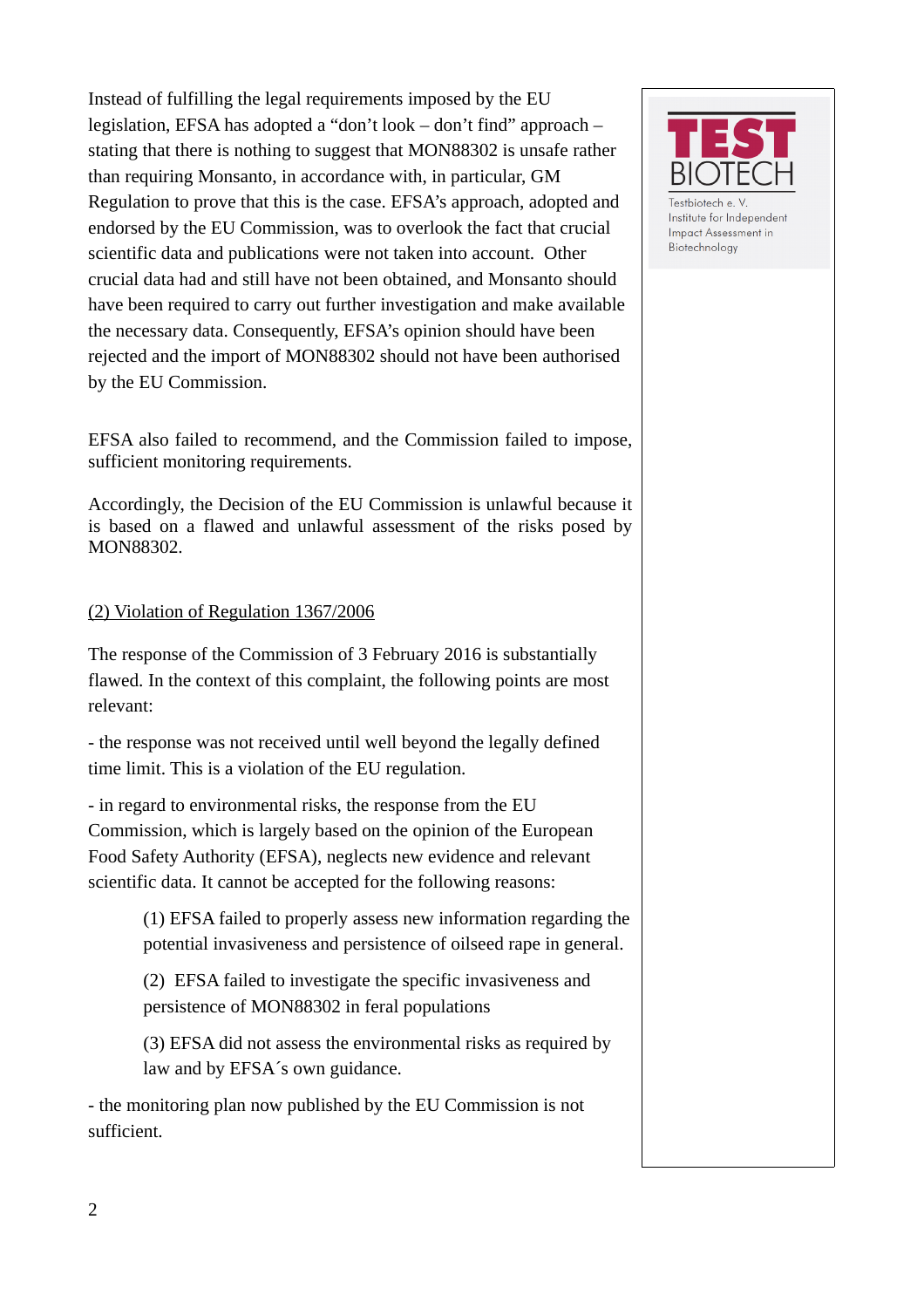## **5 What, in your view, should the institution or body do to put things right?**

Testbiotech recommends the following actions:

- The Commission should reconsider and withdraw the decision to allow market authorisation based on the EFSA risk assessment.
- If Monsanto upholds its application, the Commission should request new and more detailed risk assessment by EFSA, also taking into account those findings that indicate a much higher risk if MON88302 is imported into the EU than assumed by EFSA so far.
- If viable kernels are allowed for import, the monitoring plan has to be changed to effectively prevent spillage of viable kernels and emergence of transgenic plants during and after the period of authorisation.
- The Commission should make sure that in future the deadlines for responding requests under Regulation 1367/2006 are no longer violated.

# **6 Have you already contacted the EU institution or body concerned in order to obtain redress?**

Yes. See attached documents.

**7 If the complaint concerns work relationships with the EU institutions and bodies: have you used all the possibilities for internal administrative requests and complaints provided for in the Staff Regulations? If so, have the time limits for replies by the institutions already expired?**

Yes. See attached communication with the EU Commission.

# **8 Has the object of your complaint already been settled by a court or is it pending before a court?**

No



Testbiotech e. V Institute for Independent Impact Assessment in Biotechnology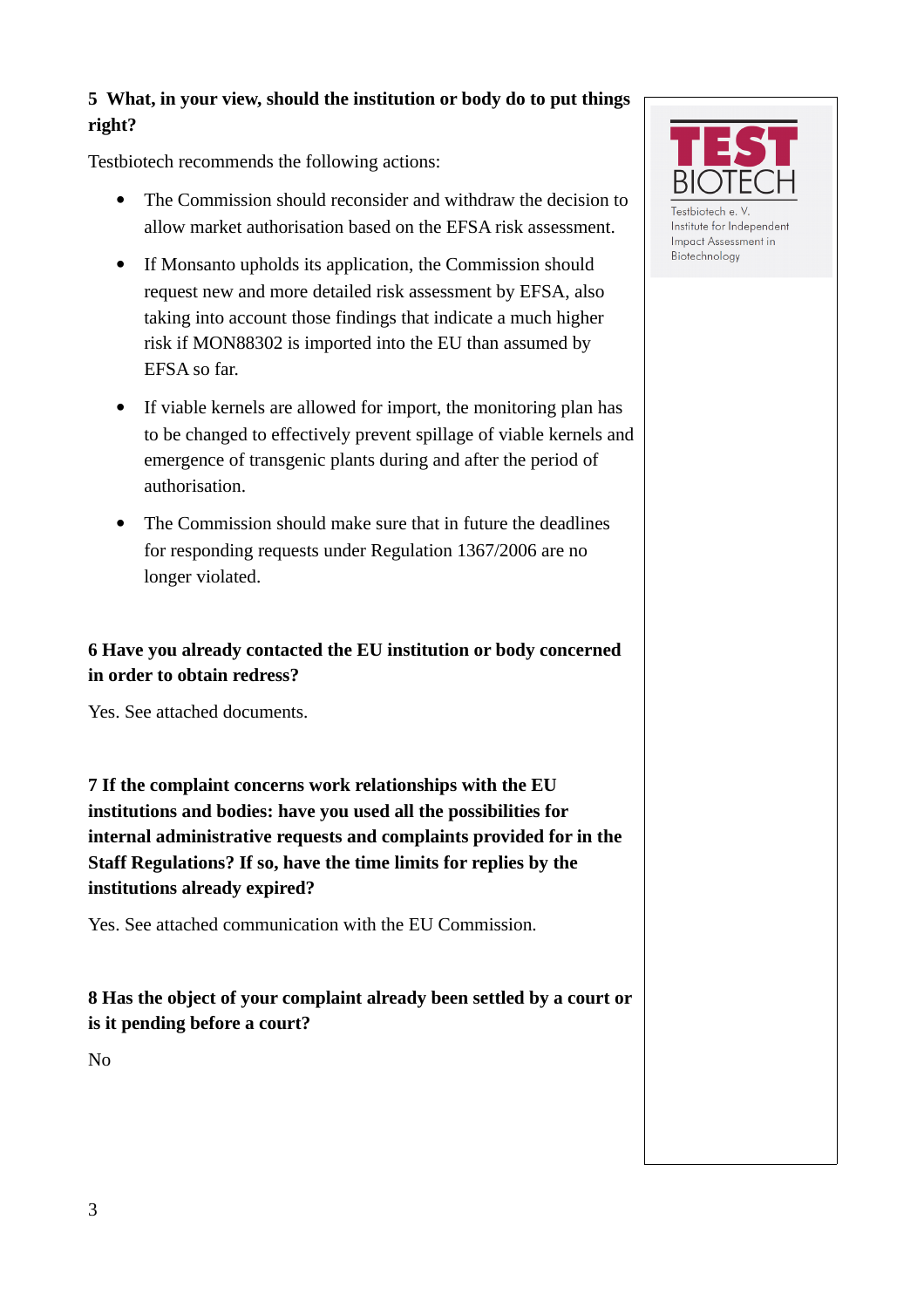**9 Please select one of the following two options after having read the information in the box below:**

Please treat my complaint publicly

**10 Do you agree that your complaint may be passed on to another institution or body (European or national), if the European Ombudsman decides that he is not entitled to deal with it?**

No

Date and signature:

Munich, 18.3.2016, Christoph Then

#### **Attachments:**

Commission (2015 a) COMMISSION IMPLEMENTING DECISION (EU) 2015/687 of 24 April 2015, authorising the placing on the market of products containing, consisting of, or produced from genetically modified oilseed rape MON 88302 (MON-883Ø2-9) pursuant to Regulation (EC) No 1829/2003 of the European Parliament and of the Council published on 30 of April 2015 in the Official Journal of the European Union.

Commission (2015 b) Environmental monitoring plan for MON 88302 oilseed rape.

Commission (2015 c) e-mail communication from November 2015.

Commission (2016 a) letter from EU Commissioner Vytenis Andriukaitis, 3 February 2016.

Commission (2016 b) General legal framework, Ref. Ares(2016)677018 – 08/02/2016.

Commission (2016 b) ANNEX II- GROUNDS OF THE COMPLAINT, Ref. Ares(2016)677018 – 08/02/2016.



estbiotech e. Institute for Independent Impact Assessment in Biotechnology